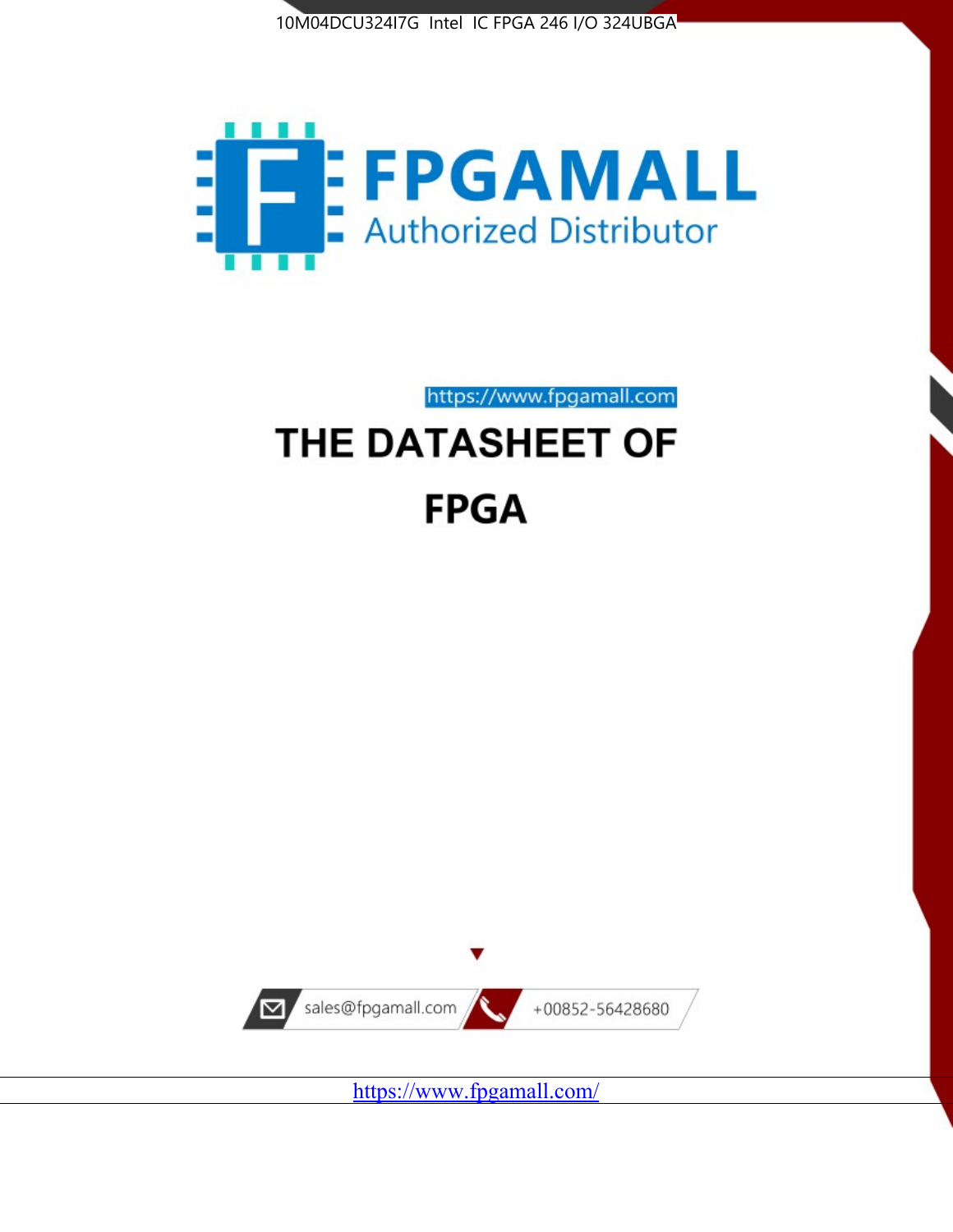10M04DCU324I7G Intel IC FPGA 246 I/O 324UBGA



## **Intel® MAX® 10 FPGA Device Overview**



**M10-OVERVIEW | 2017.12.15** Latest document on the web: **[PDF](https://www.altera.com/en_US/pdfs/literature/hb/max-10/m10_overview.pdf)** | **[HTML](https://www.altera.com/documentation/myt1396938463674.html)**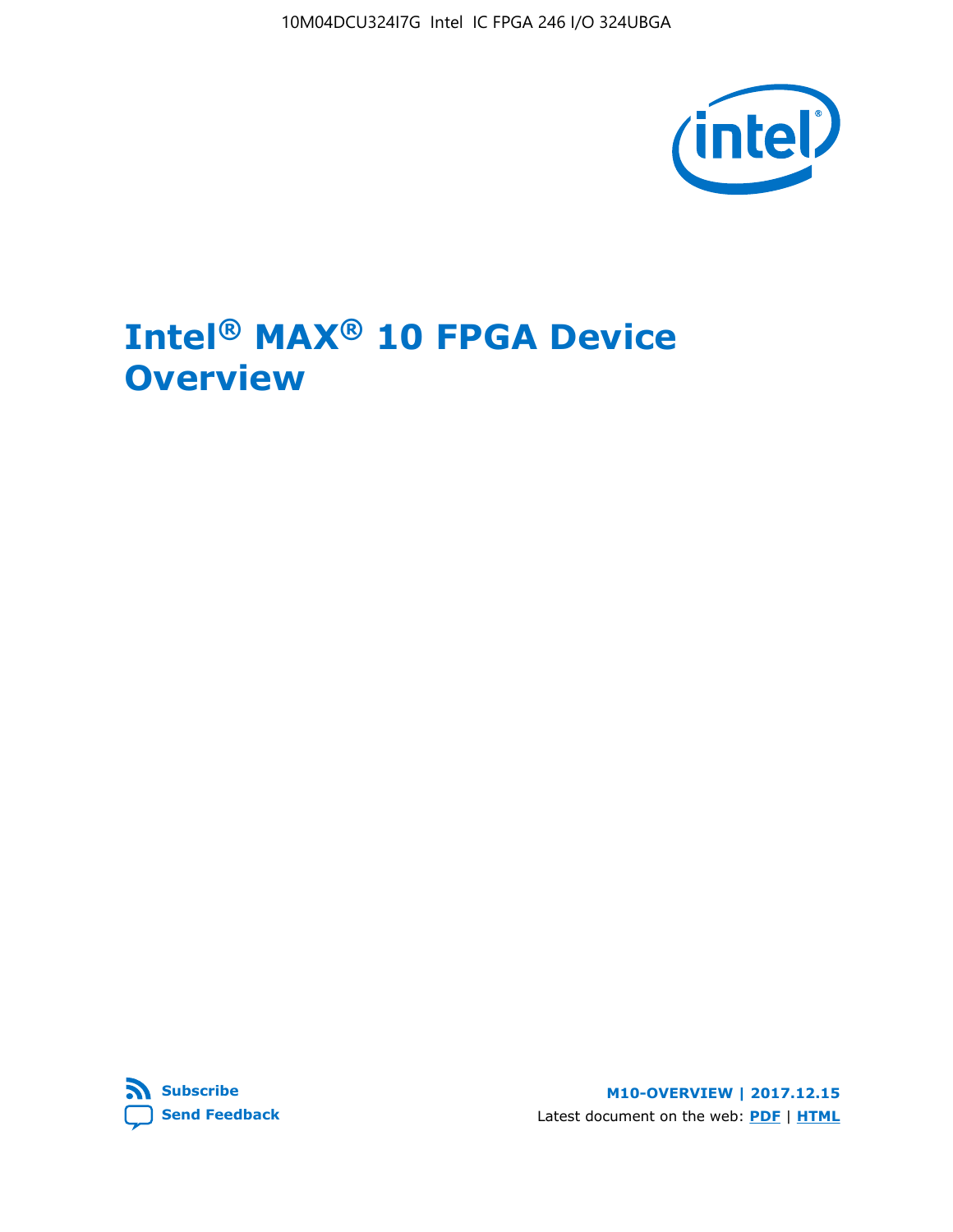

## **Contents**

| Intel® MAX® 10 FPGA Device Overview……………………………………………………………………………3  |  |
|--------------------------------------------------------------------|--|
|                                                                    |  |
|                                                                    |  |
|                                                                    |  |
|                                                                    |  |
|                                                                    |  |
|                                                                    |  |
|                                                                    |  |
|                                                                    |  |
|                                                                    |  |
|                                                                    |  |
|                                                                    |  |
|                                                                    |  |
|                                                                    |  |
|                                                                    |  |
|                                                                    |  |
|                                                                    |  |
|                                                                    |  |
|                                                                    |  |
|                                                                    |  |
| Document Revision History for Intel MAX 10 FPGA Device Overview 13 |  |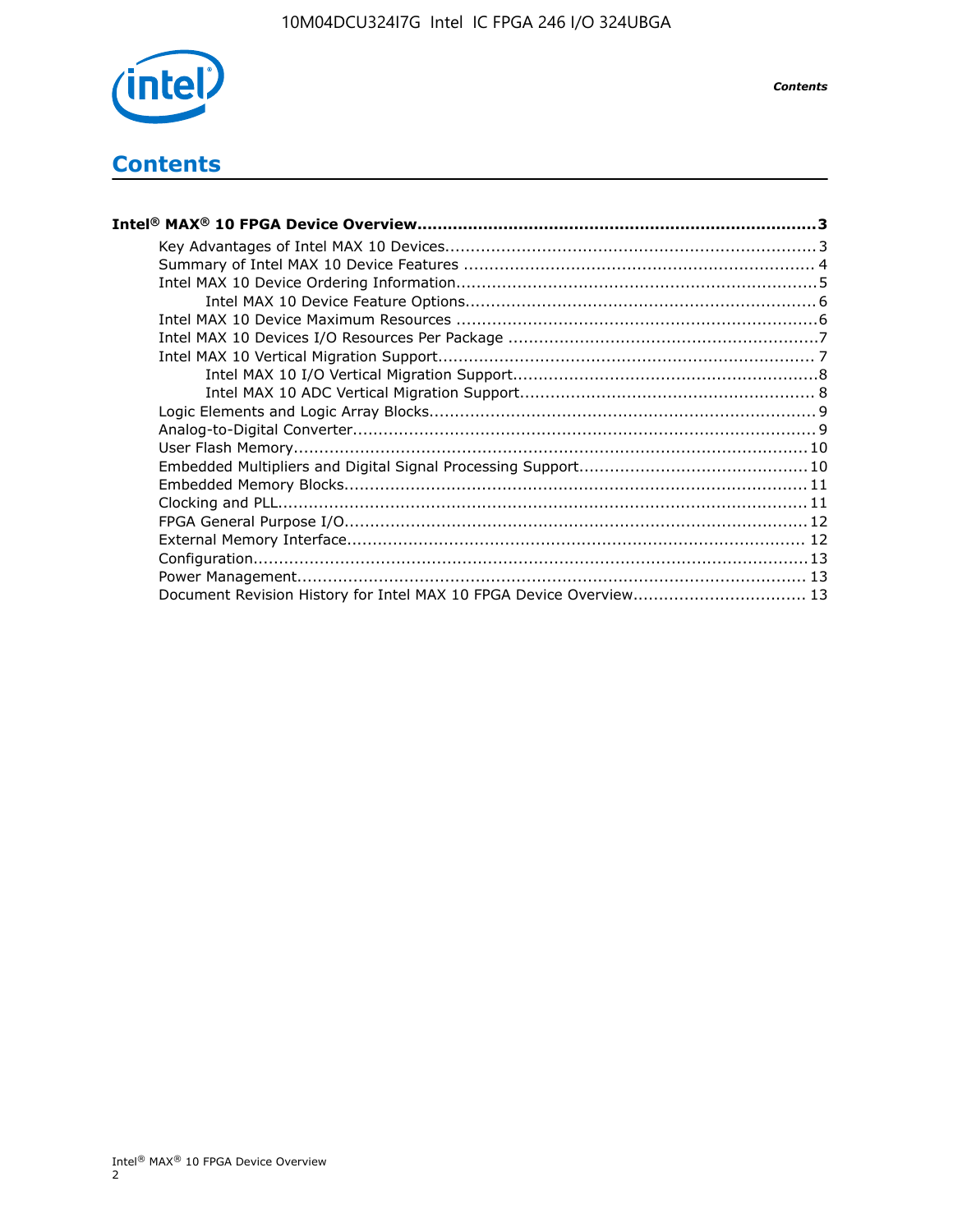

## **Intel® MAX® 10 FPGA Device Overview**

Intel® MAX® 10 devices are single-chip, non-volatile low-cost programmable logic devices (PLDs) to integrate the optimal set of system components.

The highlights of the Intel MAX 10 devices include:

- Internally stored dual configuration flash
- User flash memory
- Instant on support
- Integrated analog-to-digital converters (ADCs)
- Single-chip Nios II soft core processor support

Intel MAX 10 devices are the ideal solution for system management, I/O expansion, communication control planes, industrial, automotive, and consumer applications.

#### **Related Links**

[Intel MAX 10 FPGA Device Datasheet](https://www.altera.com/documentation/mcn1397700832153.html#mcn1397643748870)

## **Key Advantages of Intel MAX 10 Devices**

#### **Table 1. Key Advantages of Intel MAX 10 Devices**

| <b>Advantage</b>               | <b>Supporting Feature</b>                                                                                                                                                                                  |  |  |  |  |
|--------------------------------|------------------------------------------------------------------------------------------------------------------------------------------------------------------------------------------------------------|--|--|--|--|
| Simple and fast configuration  | Secure on-die flash memory enables device configuration in less than 10 ms                                                                                                                                 |  |  |  |  |
| Flexibility and integration    | Single device integrating PLD logic, RAM, flash memory, digital signal<br>processing (DSP), ADC, phase-locked loop (PLL), and I/Os<br>Small packages available from 3 mm $\times$ 3 mm                     |  |  |  |  |
| Low power                      | Sleep mode—significant standby power reduction and resumption in less than<br>$1 \text{ ms}$<br>Longer battery life—resumption from full power-off in less than 10 ms                                      |  |  |  |  |
| 20-year-estimated life cycle   | Built on TSMC's 55 nm embedded flash process technology                                                                                                                                                    |  |  |  |  |
| High productivity design tools | Intel Quartus <sup>®</sup> Prime Lite edition (no cost license)<br>Platform Designer (Standard) system integration tool<br>DSP Builder for Intel FPGAs<br>Nios <sup>®</sup> II Embedded Design Suite (EDS) |  |  |  |  |

Intel Corporation. All rights reserved. Intel, the Intel logo, Altera, Arria, Cyclone, Enpirion, MAX, Nios, Quartus and Stratix words and logos are trademarks of Intel Corporation or its subsidiaries in the U.S. and/or other countries. Intel warrants performance of its FPGA and semiconductor products to current specifications in accordance with Intel's standard warranty, but reserves the right to make changes to any products and services at any time without notice. Intel assumes no responsibility or liability arising out of the application or use of any information, product, or service described herein except as expressly agreed to in writing by Intel. Intel customers are advised to obtain the latest version of device specifications before relying on any published information and before placing orders for products or services. \*Other names and brands may be claimed as the property of others.

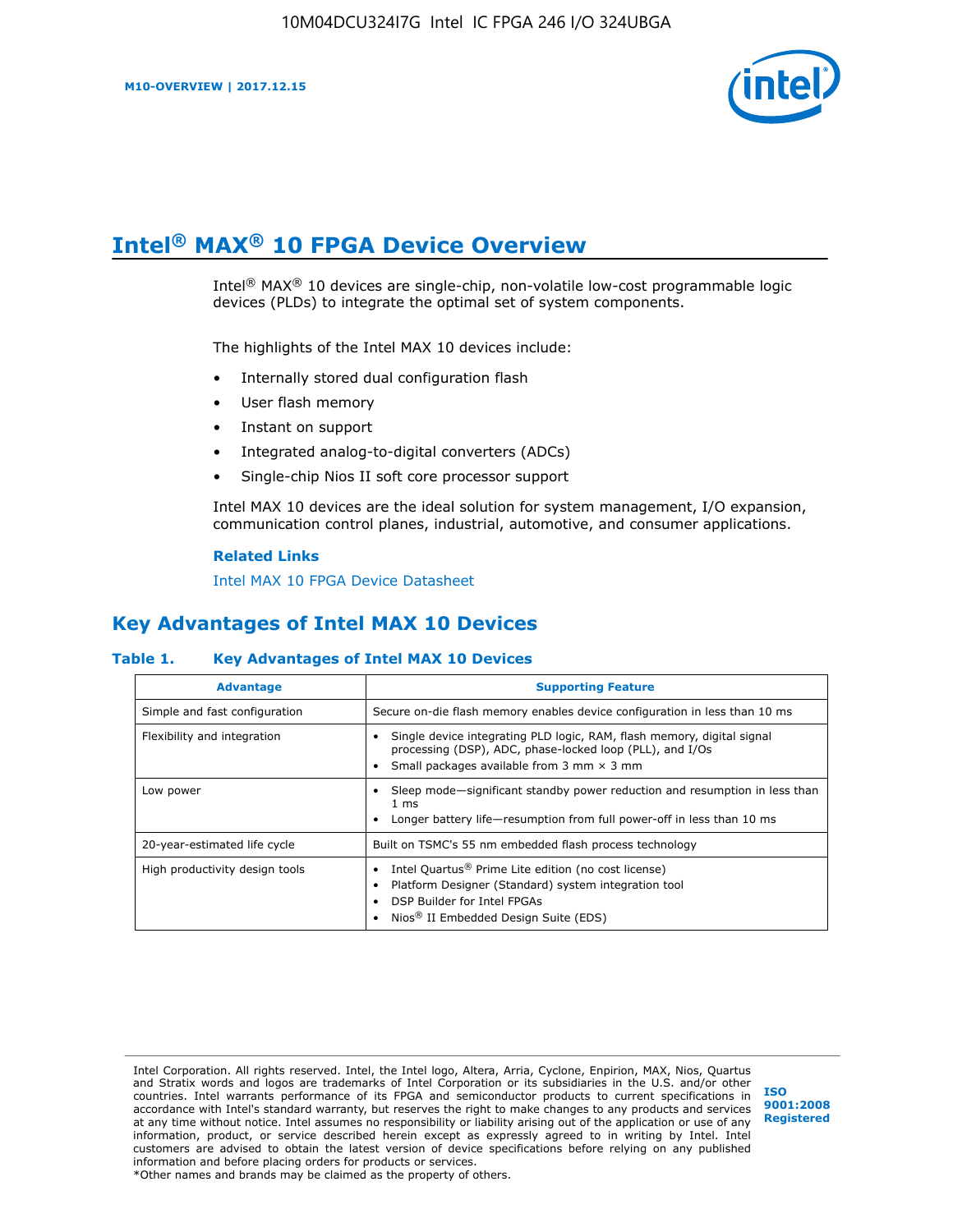

## **Summary of Intel MAX 10 Device Features**

#### **Table 2. Summary of Features for Intel MAX 10 Devices**

| <b>Feature</b>                       | <b>Description</b>                                                                                                                                                                                                                                                                                         |
|--------------------------------------|------------------------------------------------------------------------------------------------------------------------------------------------------------------------------------------------------------------------------------------------------------------------------------------------------------|
| Technology                           | 55 nm TSMC Embedded Flash (Flash + SRAM) process technology                                                                                                                                                                                                                                                |
| Packaging                            | Low cost, small form factor packages-support multiple packaging<br>technologies and pin pitches<br>Multiple device densities with compatible package footprints for seamless<br>migration between different device densities<br>RoHS6-compliant                                                            |
| Core architecture                    | 4-input look-up table (LUT) and single register logic element (LE)<br>$\bullet$<br>LEs arranged in logic array block (LAB)<br>$\bullet$<br>Embedded RAM and user flash memory<br>$\bullet$<br>Clocks and PLLs<br>$\bullet$<br>Embedded multiplier blocks<br>$\bullet$<br>General purpose I/Os<br>$\bullet$ |
| Internal memory blocks               | M9K-9 kilobits (Kb) memory blocks<br>$\bullet$<br>Cascadable blocks to create RAM, dual port, and FIFO functions<br>$\bullet$                                                                                                                                                                              |
| User flash memory (UFM)              | User accessible non-volatile storage<br>$\bullet$<br>High speed operating frequency<br>$\bullet$<br>Large memory size<br>High data retention<br>$\bullet$<br>Multiple interface option                                                                                                                     |
| Embedded multiplier blocks           | One $18 \times 18$ or two 9 $\times$ 9 multiplier modes<br>$\bullet$<br>Cascadable blocks enabling creation of filters, arithmetic functions, and image<br>processing pipelines                                                                                                                            |
| <b>ADC</b>                           | 12-bit successive approximation register (SAR) type<br>$\bullet$<br>Up to 17 analog inputs<br>$\bullet$<br>Cumulative speed up to 1 million samples per second (MSPS)<br>Integrated temperature sensing capability<br>$\bullet$                                                                            |
| Clock networks                       | Global clocks support<br>$\bullet$<br>High speed frequency in clock network                                                                                                                                                                                                                                |
| Internal oscillator                  | Built-in internal ring oscillator                                                                                                                                                                                                                                                                          |
| PLLs                                 | • Analog-based<br>Low jitter<br>$\bullet$<br>High precision clock synthesis<br>$\bullet$<br>Clock delay compensation<br>$\bullet$<br>Zero delay buffering<br>$\bullet$<br>Multiple output taps<br>$\bullet$                                                                                                |
| General-purpose I/Os (GPIOs)         | • Multiple I/O standards support<br>On-chip termination (OCT)<br>$\bullet$<br>Up to 830 megabits per second (Mbps) LVDS receiver, 800 Mbps LVDS<br>transmitter                                                                                                                                             |
| External memory interface (EMIF) (1) | Supports up to 600 Mbps external memory interfaces:<br>continued                                                                                                                                                                                                                                           |

<sup>(1)</sup> EMIF is only supported in selected Intel MAX 10 device density and package combinations. Refer to the *External Memory Interface User Guide* for more information.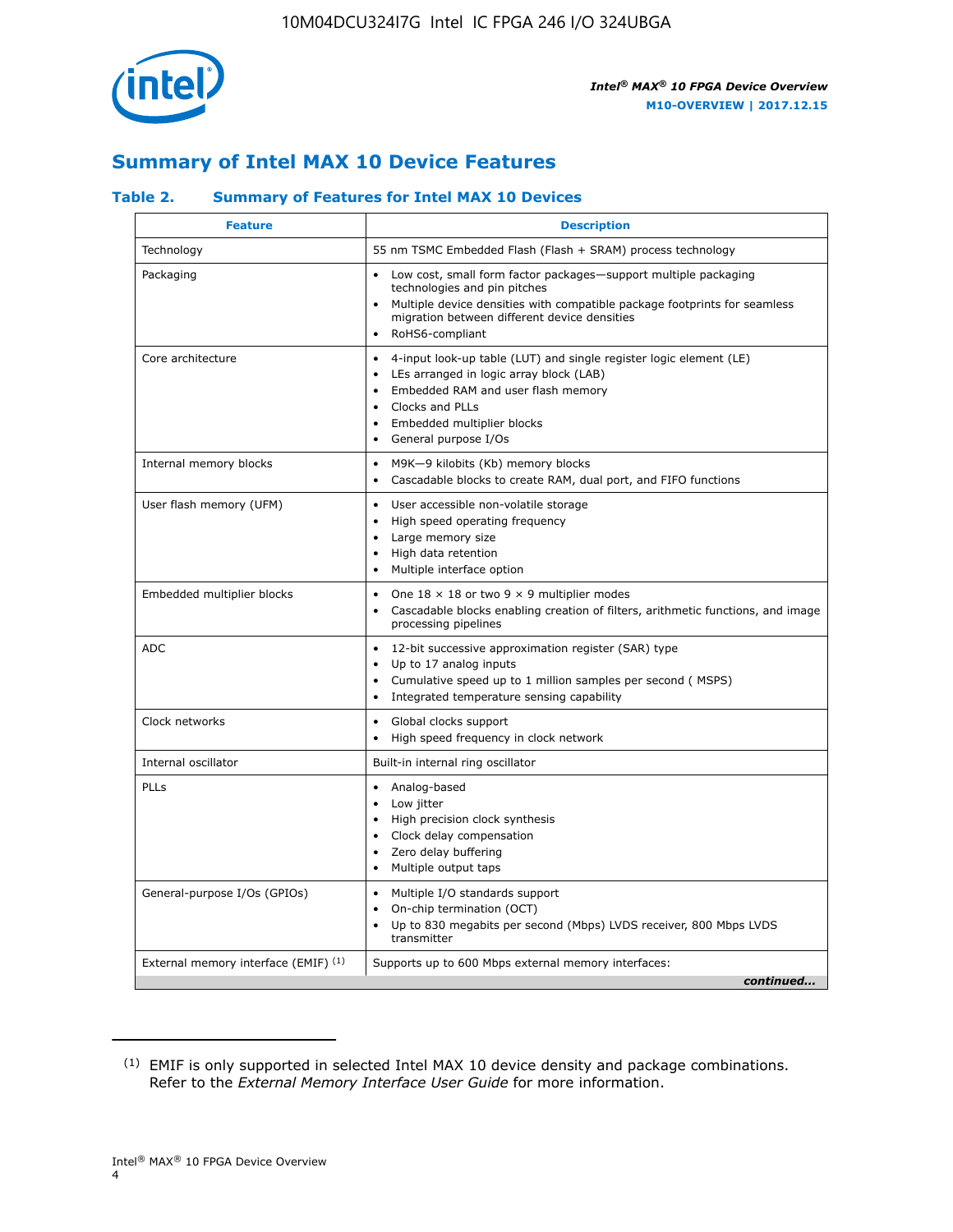

| <b>Feature</b>                | <b>Description</b>                                                                                                                                                                                                                                                                                                                             |  |  |  |
|-------------------------------|------------------------------------------------------------------------------------------------------------------------------------------------------------------------------------------------------------------------------------------------------------------------------------------------------------------------------------------------|--|--|--|
|                               | DDR3, DDR3L, DDR2, LPDDR2 (on 10M16, 10M25, 10M40, and 10M50.)<br>SRAM (Hardware support only)                                                                                                                                                                                                                                                 |  |  |  |
|                               | <i>Note:</i> For 600 Mbps performance, -6 device speed grade is required.<br>Performance varies according to device grade (commercial, industrial, or<br>automotive) and device speed grade $(-6 \text{ or } -7)$ . Refer to the <i>Intel MAX</i><br>10 FPGA Device Datasheet or External Memory Interface Spec Estimator<br>for more details. |  |  |  |
| Configuration                 | Internal configuration                                                                                                                                                                                                                                                                                                                         |  |  |  |
|                               | JTAG<br>٠                                                                                                                                                                                                                                                                                                                                      |  |  |  |
|                               | Advanced Encryption Standard (AES) 128-bit encryption and compression<br>options                                                                                                                                                                                                                                                               |  |  |  |
|                               | Flash memory data retention of 20 years at 85 $^{\circ}$ C                                                                                                                                                                                                                                                                                     |  |  |  |
| Flexible power supply schemes | Single- and dual-supply device options                                                                                                                                                                                                                                                                                                         |  |  |  |
|                               | Dynamically controlled input buffer power down                                                                                                                                                                                                                                                                                                 |  |  |  |
|                               | Sleep mode for dynamic power reduction                                                                                                                                                                                                                                                                                                         |  |  |  |

## **Intel MAX 10 Device Ordering Information**

#### **Figure 1. Sample Ordering Code and Available Options for Intel MAX 10 Devices**



*Note:* The –I6 and –A6 speed grades of the Intel MAX 10 FPGA devices are not available by default in the Intel Quartus Prime software. Contact your local Intel sales representatives for support.

#### **Related Links**

#### [Intel FPGA Product Selector](http://www.altera.com/products/selector/psg-selector.html)

Provides the latest information about Intel FPGAs.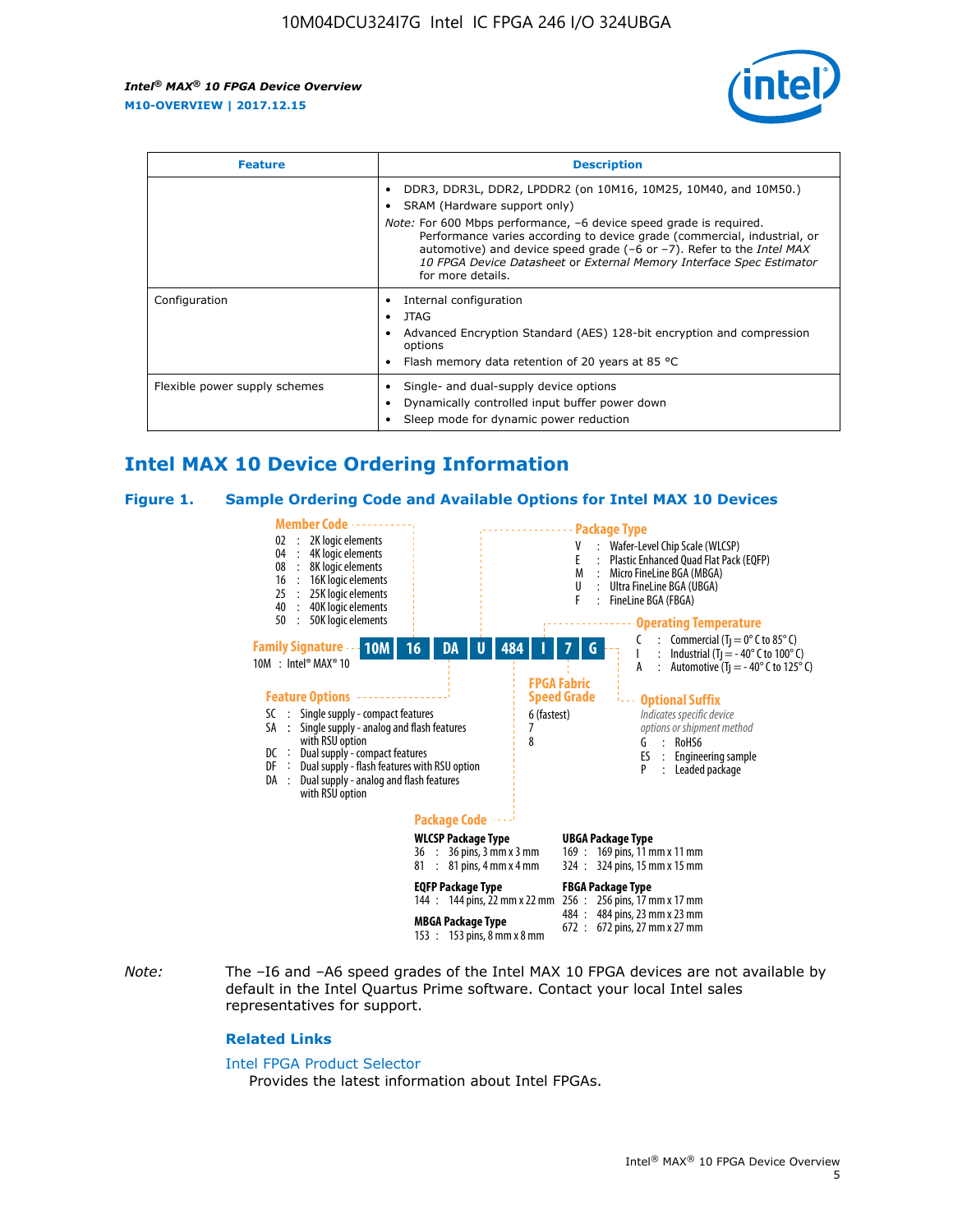

### **Intel MAX 10 Device Feature Options**

#### **Table 3. Feature Options for Intel MAX 10 Devices**

| <b>Option</b> | <b>Feature</b>                                                                                                                                                                          |
|---------------|-----------------------------------------------------------------------------------------------------------------------------------------------------------------------------------------|
| Compact       | Devices with core architecture featuring single configuration image with self-configuration capability                                                                                  |
| Flash         | Devices with core architecture featuring:<br>Dual configuration image with self-configuration capability<br>Remote system upgrade capability<br>Memory initialization                   |
| Analog        | Devices with core architecture featuring:<br>Dual configuration image with self-configuration capability<br>Remote system upgrade capability<br>Memory initialization<br>Integrated ADC |

## **Intel MAX 10 Device Maximum Resources**

#### **Table 4. Maximum Resource Counts for Intel MAX 10 Devices**

|                           | <b>Resource</b>              |                |              |              | <b>Device</b>  |                |              |                |
|---------------------------|------------------------------|----------------|--------------|--------------|----------------|----------------|--------------|----------------|
|                           |                              | <b>10M02</b>   | <b>10M04</b> | <b>10M08</b> | <b>10M16</b>   | <b>10M25</b>   | <b>10M40</b> | <b>10M50</b>   |
|                           | Logic Elements (LE) (K)      | $\overline{2}$ | 4            | 8            | 16             | 25             | 40           | 50             |
| M9K Memory (Kb)           |                              | 108            | 189          | 378          | 549            | 675            | 1,260        | 1,638          |
|                           | User Flash Memory (Kb) (2)   | 96             | 1,248        | 1,376        | 2,368          | 3,200          | 5,888        | 5,888          |
| $18 \times 18$ Multiplier |                              | 16             | 20           | 24           | 45             | 55             | 125          | 144            |
| <b>PLL</b>                |                              | 2              | 2            | 2            | $\overline{4}$ | $\overline{4}$ | 4            | $\overline{4}$ |
| GPIO                      |                              | 246            | 246          | 250          | 320            | 360            | 500          | 500            |
| <b>LVDS</b>               | Dedicated<br>Transmitter     | 15             | 15           | 15           | 22             | 24             | 30           | 30             |
|                           | Emulated<br>Transmitter      | 114            | 114          | 116          | 151            | 171            | 241          | 241            |
|                           | Dedicated Receiver           | 114            | 114          | 116          | 151            | 171            | 241          | 241            |
|                           | Internal Configuration Image | $\mathbf{1}$   | 2            | 2            | $\overline{2}$ | 2              | 2            | $\overline{2}$ |
| <b>ADC</b>                |                              |                | 1            | 1            | $\mathbf{1}$   | 2              | 2            | 2              |

<sup>(2)</sup> The maximum possible value including user flash memory and configuration flash memory. For more information, refer to [Intel MAX 10 User Flash Memory User Guide](https://www.altera.com/documentation/vgo1395753117436.html#vgo1395811844282).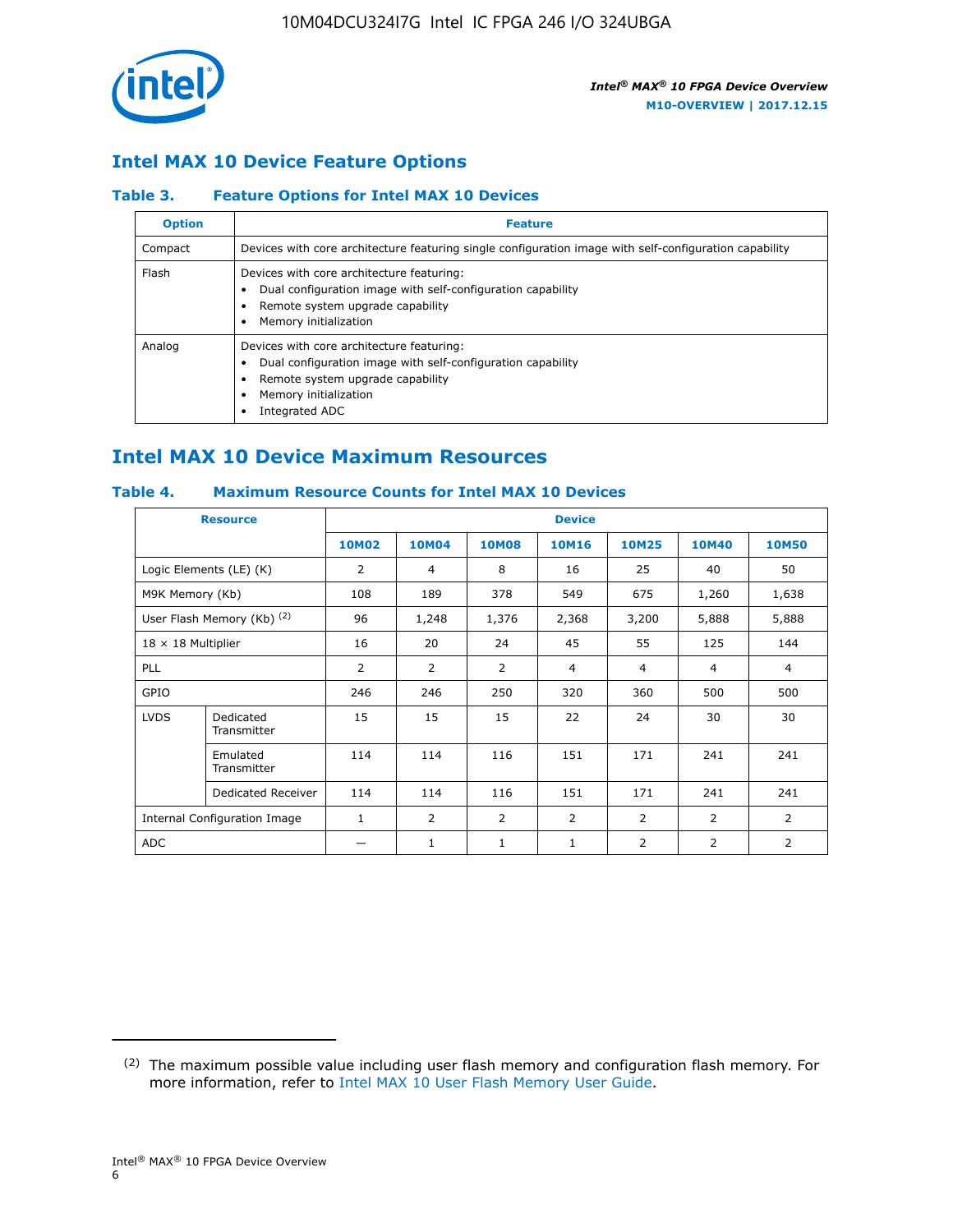

## **Intel MAX 10 Devices I/O Resources Per Package**

#### **Table 5. Package Plan for Intel MAX 10 Single Power Supply Devices**

| <b>Device</b> |                   | <b>Package</b>                     |                      |                             |                                      |  |  |  |  |
|---------------|-------------------|------------------------------------|----------------------|-----------------------------|--------------------------------------|--|--|--|--|
|               | <b>Type</b>       | M153<br>153-pin MBGA               | U169<br>169-pin UBGA | <b>U324</b><br>324-pin UBGA | E144<br>144-pin EQFP                 |  |  |  |  |
|               | <b>Size</b>       | $8 \text{ mm} \times 8 \text{ mm}$ | 11 mm $\times$ 11 mm | $15$ mm $\times$ 15 mm      | $22 \text{ mm} \times 22 \text{ mm}$ |  |  |  |  |
|               | <b>Ball Pitch</b> | $0.5$ mm                           | $0.8$ mm             | $0.8$ mm                    | $0.5$ mm                             |  |  |  |  |
| 10M02         |                   | 112                                | 130                  | 246                         | 101                                  |  |  |  |  |
| 10M04         |                   | 112                                | 130                  | 246                         | 101                                  |  |  |  |  |
| 10M08         | 112<br>130        |                                    | 246                  | 101                         |                                      |  |  |  |  |
| 10M16         |                   |                                    | 130                  | 246                         | 101                                  |  |  |  |  |
| 10M25         |                   |                                    |                      |                             | 101                                  |  |  |  |  |
| 10M40         |                   |                                    |                      |                             | 101                                  |  |  |  |  |
| 10M50         |                   |                                    |                      |                             | 101                                  |  |  |  |  |

#### **Table 6. Package Plan for Intel MAX 10 Dual Power Supply Devices**

| <b>Device</b> |                   | <b>Package</b> |                                            |                                                                    |                         |                           |                             |  |  |
|---------------|-------------------|----------------|--------------------------------------------|--------------------------------------------------------------------|-------------------------|---------------------------|-----------------------------|--|--|
|               | <b>Type</b>       | <b>V36</b>     | <b>V81</b>                                 | <b>U324</b><br>36-pin WLCSP 81-pin WLCSP 324-pin UBGA 256-pin FBGA | <b>F256</b>             | F484<br>484-pin FBGA      | <b>F672</b><br>672-pin FBGA |  |  |
|               | <b>Size</b>       |                | $3$ mm $\times$ 3 mm $ 4$ mm $\times$ 4 mm | $15$ mm $\times$ 15<br>mm                                          | 17 mm $\times$ 17<br>mm | $23$ mm $\times$ 23<br>mm | $27$ mm $\times$ 27<br>mm   |  |  |
|               | <b>Ball Pitch</b> | $0.4$ mm       | $0.4$ mm                                   | $0.8$ mm                                                           | 1.0 <sub>mm</sub>       | 1.0 <sub>mm</sub>         | 1.0 <sub>mm</sub>           |  |  |
| 10M02         |                   | 27             |                                            | 160                                                                |                         |                           |                             |  |  |
| 10M04         |                   |                |                                            | 246                                                                | 178                     |                           |                             |  |  |
| 10M08         |                   |                | 56                                         | 246                                                                | 178                     | 250                       |                             |  |  |
| 10M16         |                   |                |                                            | 246                                                                | 178                     | 320                       |                             |  |  |
| 10M25         |                   |                |                                            |                                                                    | 178                     | 360                       |                             |  |  |
| 10M40         |                   |                |                                            |                                                                    | 178                     | 360                       | 500                         |  |  |
| 10M50         |                   |                |                                            |                                                                    | 178                     | 360                       | 500                         |  |  |

#### **Related Links**

- [Intel MAX 10 General Purpose I/O User Guide](https://www.altera.com/documentation/sam1393999966669.html#sam1394000084476)
- [Intel MAX 10 High-Speed LVDS I/O User Guide](https://www.altera.com/documentation/sam1394433606063.html#sam1394433911642)

## **Intel MAX 10 Vertical Migration Support**

Vertical migration supports the migration of your design to other Intel MAX 10 devices of different densities in the same package with similar I/O and ADC resources.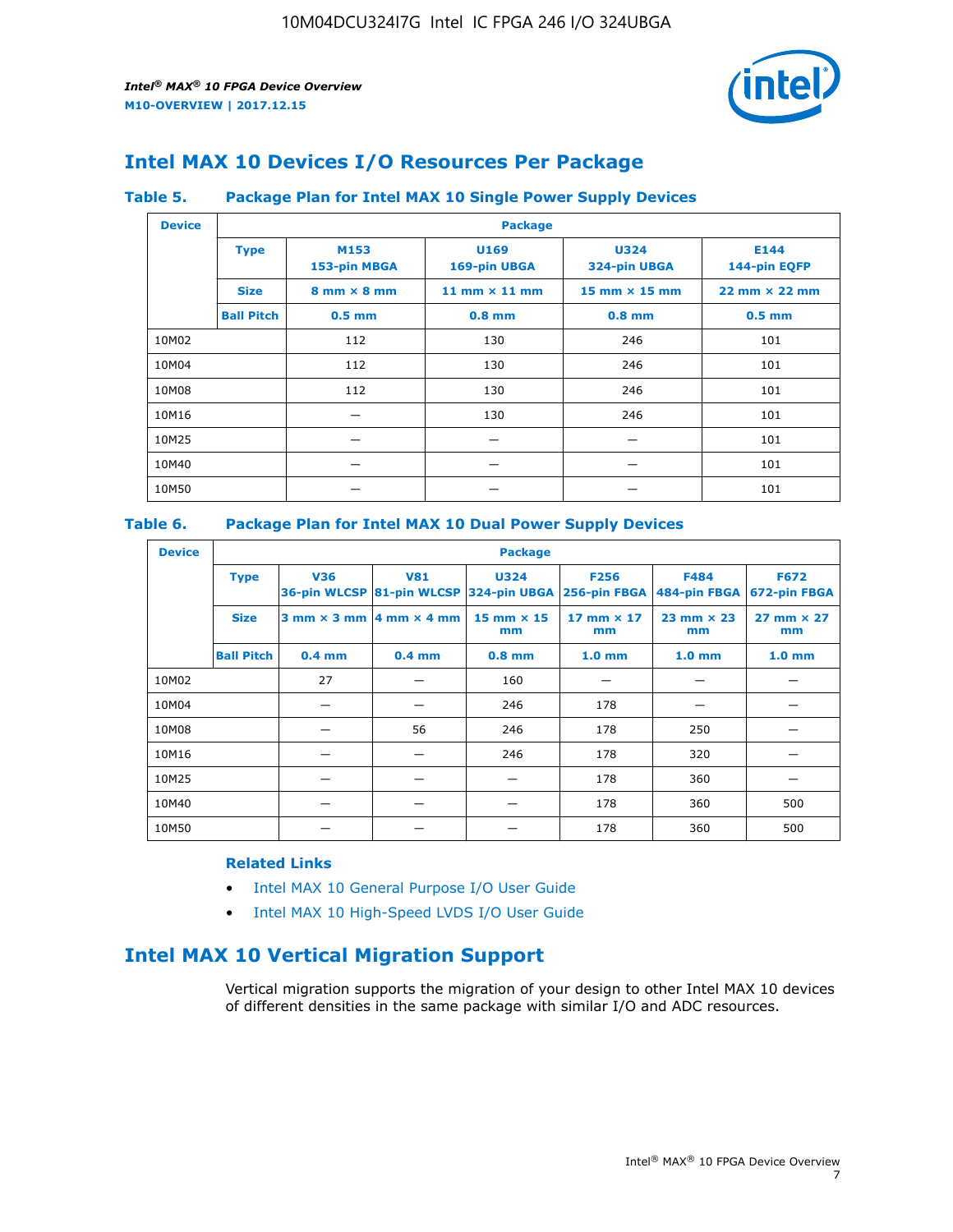

### **Intel MAX 10 I/O Vertical Migration Support**

#### **Figure 2. Migration Capability Across Intel MAX 10 Devices**

- The arrows indicate the migration paths. The devices included in each vertical migration path are shaded. Non-migratable devices are omitted. Some packages have several migration paths. Devices with lesser I/O resources in the same path have lighter shades.
- To achieve the full I/O migration across product lines in the same migration path, restrict I/Os usage to match the product line with the lowest I/O count.

|               | <b>Package</b>                   |            |      |      |             |      |                                    |      |      |
|---------------|----------------------------------|------------|------|------|-------------|------|------------------------------------|------|------|
| <b>Device</b> | <b>V36</b>                       | <b>V81</b> | M153 | U169 | <b>U324</b> | F256 | E144                               | F484 | F672 |
| 10M02         |                                  |            |      |      | 7           |      |                                    |      |      |
| 10M04         |                                  |            |      |      |             |      |                                    |      |      |
| 10M08         |                                  |            |      |      |             |      |                                    |      |      |
| 10M16         |                                  |            |      |      |             |      |                                    |      |      |
| 10M25         |                                  |            |      |      |             |      |                                    |      |      |
| 10M40         |                                  |            |      |      |             |      |                                    |      |      |
| 10M50         |                                  |            |      |      |             |      |                                    |      |      |
|               | <b>Dual Power Supply Devices</b> |            |      |      |             |      | <b>Single Power Supply Devices</b> |      |      |

*Note:* To verify the pin migration compatibility, use the Pin Migration View window in the Intel Quartus Prime software Pin Planner.

#### **Intel MAX 10 ADC Vertical Migration Support**

#### **Figure 3. ADC Vertical Migration Across Intel MAX 10 Devices**

The arrows indicate the ADC migration paths. The devices included in each vertical migration path are shaded.

|                                                                                                                                                                                                                         | Package |      |      |                  |      |      |      |  |
|-------------------------------------------------------------------------------------------------------------------------------------------------------------------------------------------------------------------------|---------|------|------|------------------|------|------|------|--|
| <b>Device</b>                                                                                                                                                                                                           | M153    | U169 | U324 | F <sub>256</sub> | E144 | F484 | F672 |  |
| 10M04                                                                                                                                                                                                                   |         |      |      |                  |      |      |      |  |
| 10M08                                                                                                                                                                                                                   |         |      |      |                  |      |      |      |  |
| 10M16                                                                                                                                                                                                                   |         |      |      |                  |      |      |      |  |
| 10M25                                                                                                                                                                                                                   |         |      |      |                  |      |      |      |  |
| 10M40                                                                                                                                                                                                                   |         |      |      |                  |      |      |      |  |
| 10M50                                                                                                                                                                                                                   |         |      |      |                  |      |      |      |  |
| Dual ADC Device: Each ADC (ADC1 and ADC2) supports 1 dedicated analog input pin and 8 dual function pins.<br><b>Single ADC Device:</b> Single ADC that supports 1 dedicated analog input pin and 16 dual function pins. |         |      |      |                  |      |      |      |  |

**Single ADC Device:** Single ADC that supports 1 dedicated analog input pin and 8 dual function pins.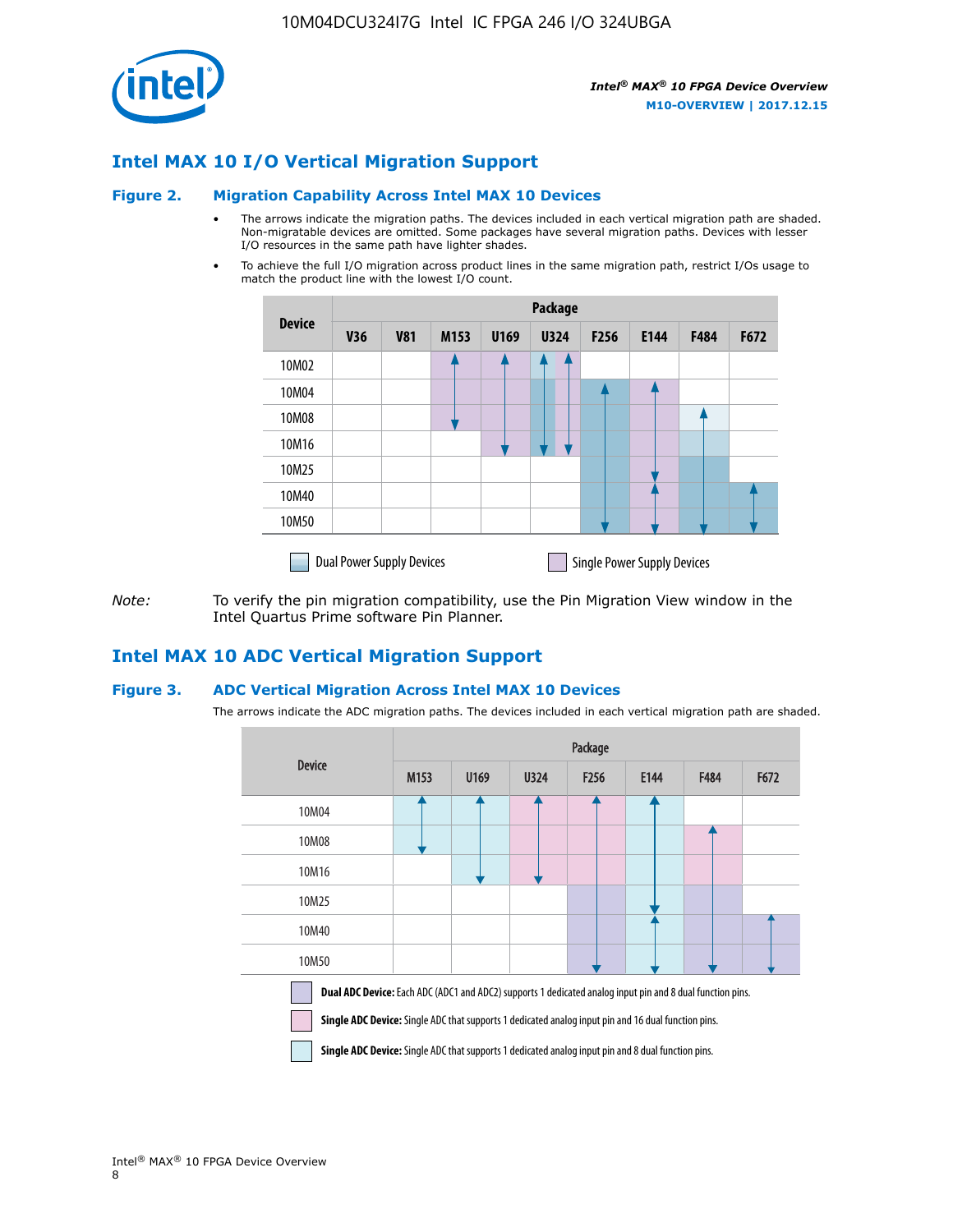

#### **Table 7. Pin Migration Conditions for ADC Migration**

| <b>Source</b>     | <b>Target</b>     | <b>Migratable Pins</b>                                                                                            |
|-------------------|-------------------|-------------------------------------------------------------------------------------------------------------------|
| Single ADC device | Single ADC device | You can migrate all ADC input pins                                                                                |
| Dual ADC device   | Dual ADC device   |                                                                                                                   |
| Single ADC device | Dual ADC device   | One dedicated analog input pin.                                                                                   |
| Dual ADC device   | Single ADC device | Eight dual function pins from the ADC1 block of the<br>٠<br>source device to the ADC1 block of the target device. |

## **Logic Elements and Logic Array Blocks**

The LAB consists of 16 logic elements (LE) and a LAB-wide control block. An LE is the smallest unit of logic in the Intel MAX 10 device architecture. Each LE has four inputs, a four-input look-up table (LUT), a register, and output logic. The four-input LUT is a function generator that can implement any function with four variables.

#### **Figure 4. Intel MAX 10 Device Family LEs**



#### **Analog-to-Digital Converter**

Intel MAX 10 devices feature up to two ADCs. You can use the ADCs to monitor many different signals, including on-chip temperature.

#### **Table 8. ADC Features**

| <b>Feature</b>             | <b>Description</b>                                                                                                                                                                                  |
|----------------------------|-----------------------------------------------------------------------------------------------------------------------------------------------------------------------------------------------------|
| 12-bit resolution          | Translates analog signal to digital data for information processing, computing,<br>data transmission, and control systems<br>Provides a 12-bit digital representation of the observed analog signal |
| Up to 1 MSPS sampling rate | Monitors single-ended external inputs with a cumulative sampling rate of 25<br>kilosamples per second to 1 MSPS in normal mode                                                                      |
|                            |                                                                                                                                                                                                     |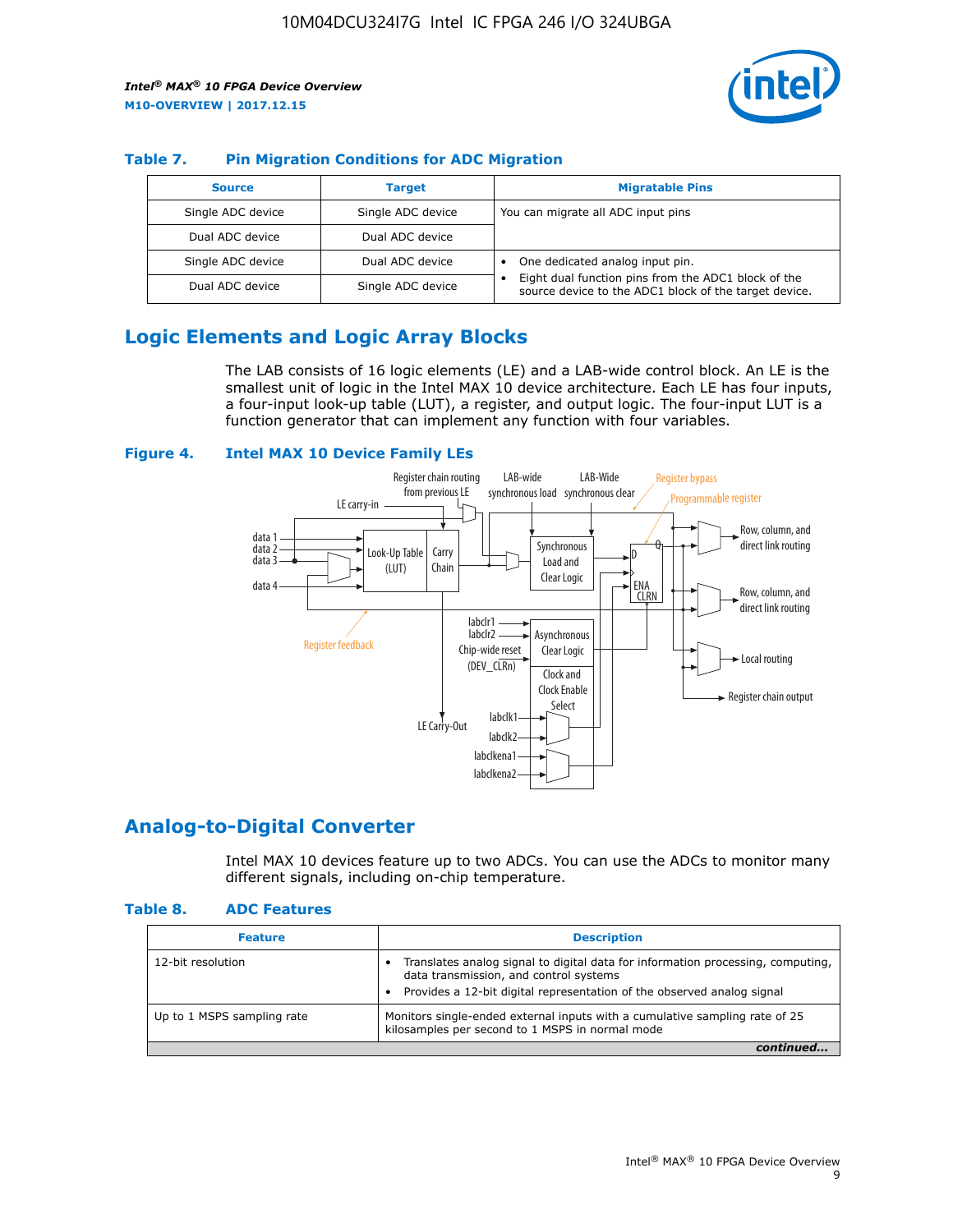

| <b>Feature</b>                                                  | <b>Description</b>                                                                                                                         |
|-----------------------------------------------------------------|--------------------------------------------------------------------------------------------------------------------------------------------|
| Up to 17 single-ended external inputs<br>for single ADC devices | One dedicated analog and 16 dual function input pins                                                                                       |
| Up to 18 single-ended external inputs<br>for dual ADC devices   | One dedicated analog and eight dual-function input pins in each ADC block<br>٠<br>Simultaneous measurement capability for dual ADC devices |
| On-chip temperature sensor                                      | Monitors external temperature data input with a sampling rate of up to 50<br>kilosamples per second                                        |

## **User Flash Memory**

The user flash memory (UFM) block in Intel MAX 10 devices stores non-volatile information.

UFM provides an ideal storage solution that you can access using Avalon Memory-Mapped (Avalon-MM) slave interface protocol.

#### **Table 9. UFM Features**

| <b>Features</b>     | <b>Capacity</b>                                                             |
|---------------------|-----------------------------------------------------------------------------|
| Endurance           | Counts to at least 10,000 program/erase cycles                              |
| Data retention      | 20 years at 85 $^{\circ}$ C<br>٠<br>10 years at 100 °C<br>$\bullet$         |
| Operating frequency | Maximum 116 MHz for parallel interface and 7.25 MHz for<br>serial interface |
| Data length         | Stores data up to 32 bits length in parallel                                |

## **Embedded Multipliers and Digital Signal Processing Support**

Intel MAX 10 devices support up to 144 embedded multiplier blocks. Each block supports one individual  $18 \times 18$ -bit multiplier or two individual  $9 \times 9$ -bit multipliers.

With the combination of on-chip resources and external interfaces in Intel MAX 10 devices, you can build DSP systems with high performance, low system cost, and low power consumption.

You can use the Intel MAX 10 device on its own or as a DSP device co-processor to improve price-to-performance ratios of DSP systems.

You can control the operation of the embedded multiplier blocks using the following options:

- Parameterize the relevant IP cores with the Intel Quartus Prime parameter editor
- Infer the multipliers directly with VHDL or Verilog HDL

System design features provided for Intel MAX 10 devices: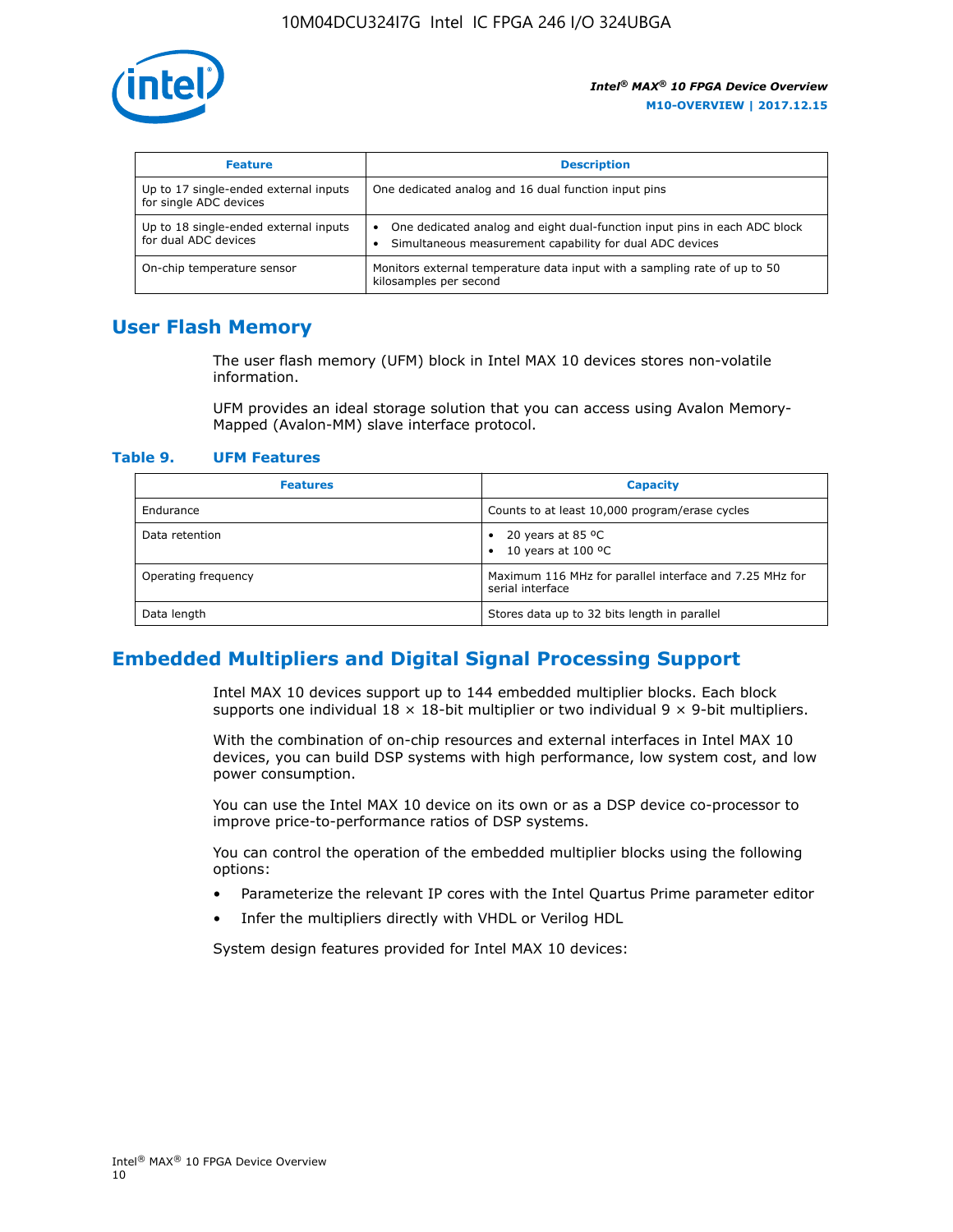

- DSP IP cores:
	- Common DSP processing functions such as finite impulse response (FIR), fast Fourier transform (FFT), and numerically controlled oscillator (NCO) functions
	- Suites of common video and image processing functions
- Complete reference designs for end-market applications
- DSP Builder for Intel FPGAs interface tool between the Intel Quartus Prime software and the MathWorks Simulink and MATLAB design environments
- DSP development kits

#### **Embedded Memory Blocks**

The embedded memory structure consists of M9K memory blocks columns. Each M9K memory block of a Intel MAX 10 device provides 9 Kb of on-chip memory capable of operating at up to 284 MHz. The embedded memory structure consists of M9K memory blocks columns. Each M9K memory block of a Intel MAX 10 device provides 9 Kb of on-chip memory. You can cascade the memory blocks to form wider or deeper logic structures.

You can configure the M9K memory blocks as RAM, FIFO buffers, or ROM.

The Intel MAX 10 device memory blocks are optimized for applications such as high throughput packet processing, embedded processor program, and embedded data storage.

| <b>Operation Modes</b> | <b>Port Widths</b>                                                            |
|------------------------|-------------------------------------------------------------------------------|
| Single port            | $x1, x2, x4, x8, x9, x16, x18, x32, and x36$                                  |
| Simple dual port       | $x1, x2, x4, x8, x9, x16, x18, x32, and x36$                                  |
| True dual port         | $\times1, \times2, \times4, \times8, \times9, \times16, \text{and } \times18$ |

#### **Table 10. M9K Operation Modes and Port Widths**

## **Clocking and PLL**

Intel MAX 10 devices offer the following resources: global clock (GCLK) networks and phase-locked loops (PLLs) with a 116-MHz built-in oscillator.

Intel MAX 10 devices support up to 20 global clock (GCLK) networks with operating frequency up to 450 MHz. The GCLK networks have high drive strength and low skew.

The PLLs provide robust clock management and synthesis for device clock management, external system clock management, and I/O interface clocking. The high precision and low jitter PLLs offers the following features:

- Reduction in the number of oscillators required on the board
- Reduction in the device clock pins through multiple clock frequency synthesis from a single reference clock source
- Frequency synthesis
- On-chip clock de-skew
- Jitter attenuation
- Dynamic phase-shift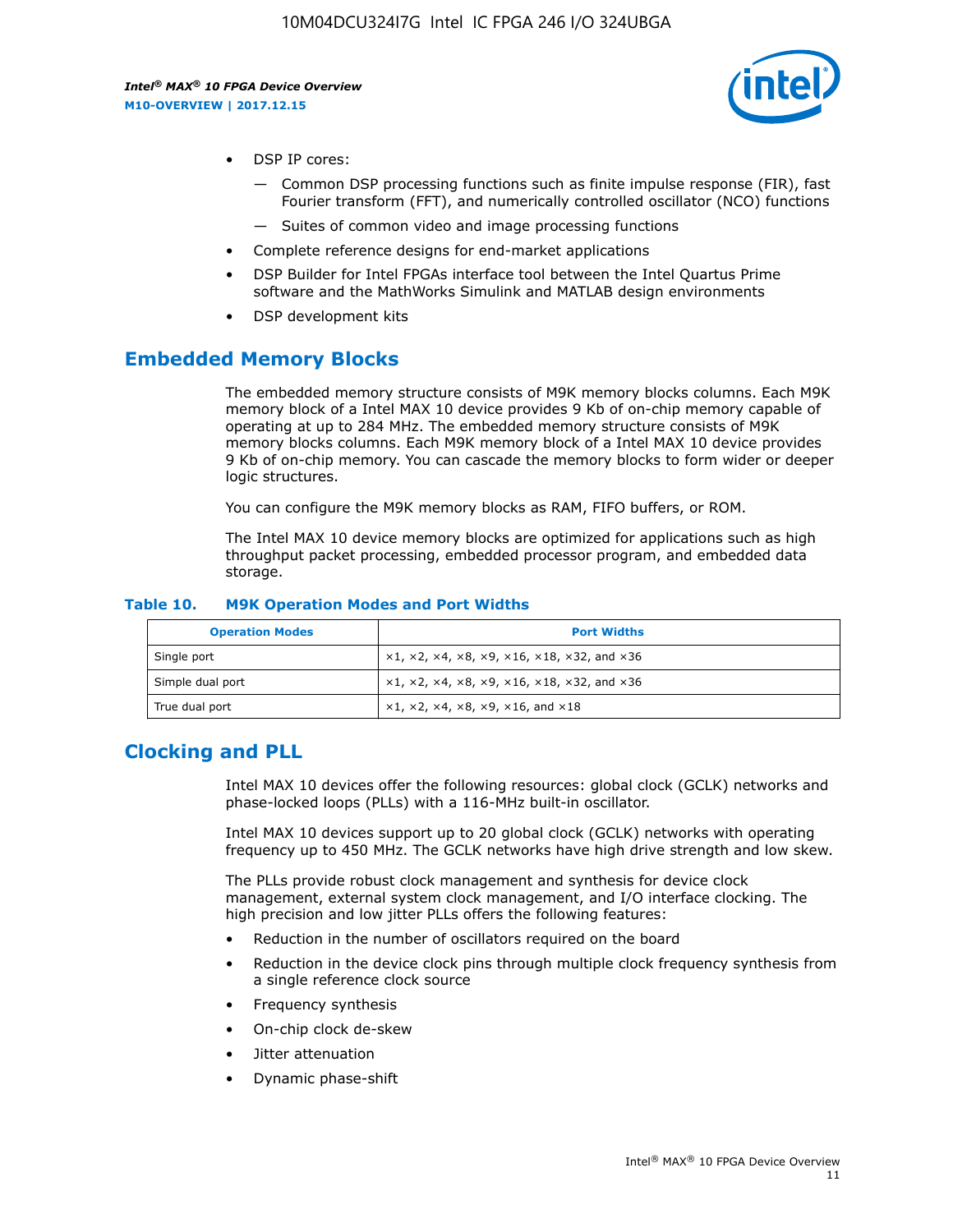

- Zero delay buffer
- Counter reconfiguration
- Bandwidth reconfiguration
- Programmable output duty cycle
- PLL cascading
- Reference clock switchover
- Driving of the ADC block

## **FPGA General Purpose I/O**

The Intel MAX 10 I/O buffers support a range of programmable features.

These features increase the flexibility of I/O utilization and provide an alternative to reduce the usage of external discrete components such as a pull-up resistor and a PCI clamp diode.

## **External Memory Interface**

Dual-supply Intel MAX 10 devices feature external memory interfaces solution that uses the I/O elements on the right side of the devices together with the UniPHY IP.

With this solution, you can create external memory interfaces to 16-bit SDRAM components with error correction coding (ECC).

*Note:* The external memory interface feature is available only for dual-supply Intel MAX 10 devices.

#### **Table 11. External Memory Interface Performance**

| <b>External Memory</b><br>Interface $(3)$ | <b>I/O Standard</b> | <b>Maximum Width</b> | <b>Maximum Frequency (MHz)</b> |
|-------------------------------------------|---------------------|----------------------|--------------------------------|
| <b>DDR3 SDRAM</b>                         | SSTL-15             | 16 bit $+8$ bit ECC  | 303                            |
| <b>DDR3L SDRAM</b>                        | SSTL-135            | 16 bit $+8$ bit ECC  | 303                            |
| <b>DDR2 SDRAM</b>                         | SSTL-18             | 16 bit $+8$ bit ECC  | 200                            |
| LPDDR2 SDRAM                              | $HSUL-12$           | 16 bit without ECC   | $200^{(4)}$                    |

#### **Related Links**

[External Memory Interface Spec Estimator](http://www.altera.com/technology/memory/estimator/mem-emif-index.html)

Provides a parametric tool that allows you to find and compare the performance of the supported external memory interfaces in Intel FPGAs.

 $(3)$  The device hardware supports SRAM. Use your own design to interface with SRAM devices.

 $(4)$  To achieve the specified performance, constrain the memory device I/O and core power supply variation to within ±3%. By default, the frequency is 167 MHz.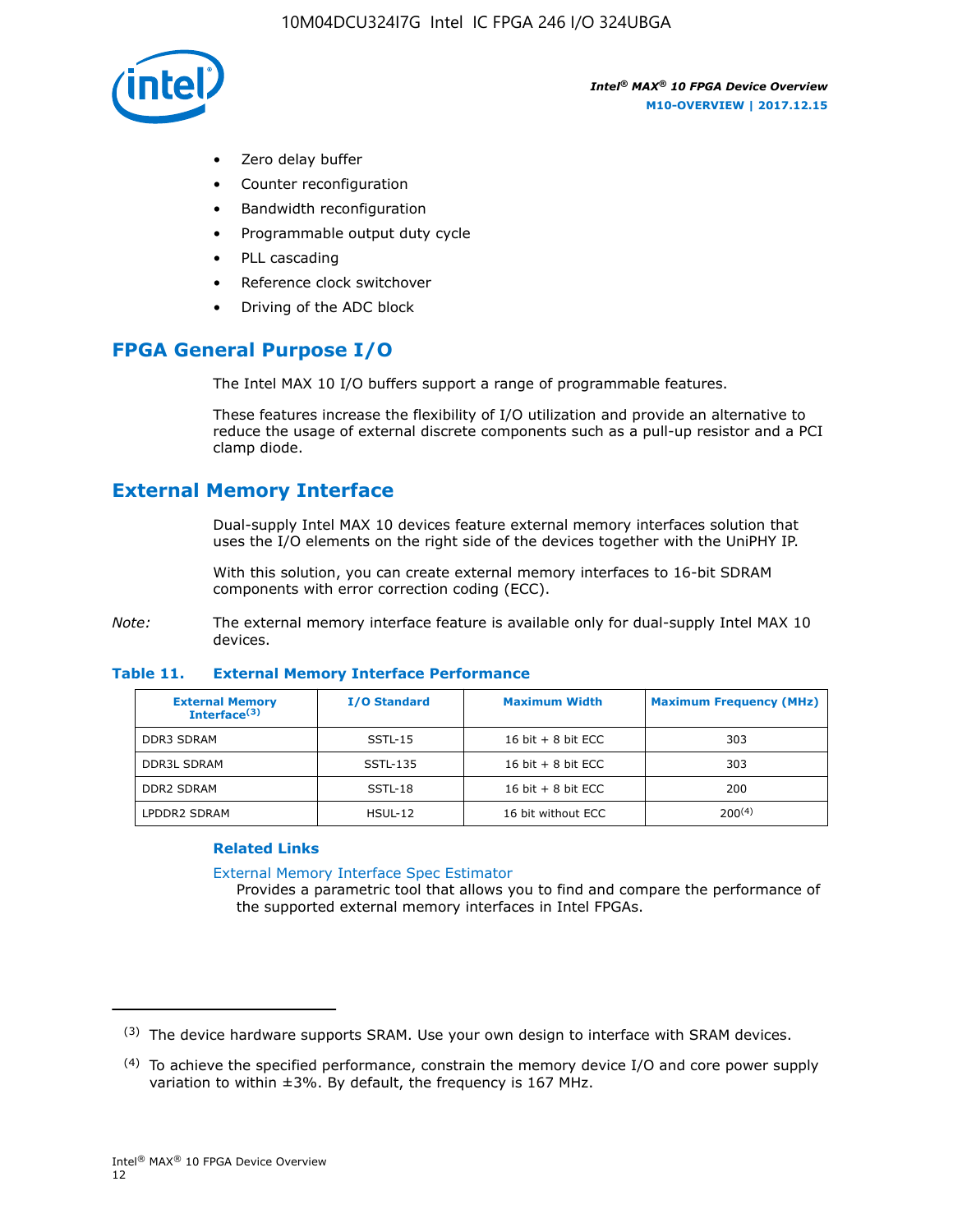

## **Configuration**

#### **Table 12. Configuration Features**

| <b>Feature</b>                    | <b>Description</b>                                                                                                                                                                       |
|-----------------------------------|------------------------------------------------------------------------------------------------------------------------------------------------------------------------------------------|
| Dual configuration                | Stores two configuration images in the configuration flash memory (CFM)<br>Selects the first configuration image to load using the CONFIG SEL pin                                        |
| Design security                   | Supports 128-bit key with non-volatile key programming<br>Limits access of the JTAG instruction during power-up in the JTAG secure mode<br>Unique device ID for each Intel MAX 10 device |
| <b>SEU Mitigation</b>             | Auto-detects cyclic redundancy check (CRC) errors during configuration<br>Provides optional CRC error detection and identification in user mode                                          |
| Dual-purpose configuration<br>pin | Functions as configuration pins prior to user mode<br>$\bullet$<br>Provides options to be used as configuration pin or user I/O pin in user mode                                         |
| Configuration data<br>compression | Decompresses the compressed configuration bitstream data in real-time during<br>configuration<br>Reduces the size of configuration image stored in the CFM                               |
| Instant-on                        | Provides the fastest power-up mode for Intel MAX 10 devices.                                                                                                                             |

#### **Table 13. Configuration Schemes for Intel MAX 10 Devices**

| <b>Configuration Scheme</b>   | <b>Compression</b>       | <b>Encryption</b> | <b>Dual Image</b><br><b>Configuration</b> | <b>Data Width</b> |
|-------------------------------|--------------------------|-------------------|-------------------------------------------|-------------------|
| <b>Internal Configuration</b> | Yes                      | Yes               | Yes                                       |                   |
| <b>JTAG</b>                   | $\overline{\phantom{a}}$ |                   | -                                         |                   |

## **Power Management**

#### **Table 14. Power Options**

| <b>Power Options</b>                  | <b>Advantage</b>                                                                                                                        |  |
|---------------------------------------|-----------------------------------------------------------------------------------------------------------------------------------------|--|
| Single-supply device                  | Saves board space and costs.                                                                                                            |  |
| Dual-supply device                    | Consumes less power<br>Offers higher performance<br>$\bullet$                                                                           |  |
| Power management<br>controller scheme | Reduces dynamic power consumption when certain applications are in standby mode<br>Provides a fast wake-up time of less than 1 ms.<br>٠ |  |

## **Document Revision History for Intel MAX 10 FPGA Device Overview**

| <b>Date</b>   | <b>Version</b> | <b>Changes</b>                                                                                                                                                                                                                       |
|---------------|----------------|--------------------------------------------------------------------------------------------------------------------------------------------------------------------------------------------------------------------------------------|
| December 2017 | 2017.12.15     | Added the U324 package for the Intel MAX 10 single power supply<br>devices.<br>Updated the 10M02 GPIO and LVDS count in the Maximum Resource<br>Counts for Intel MAX 10 Devices table.<br>Updated the I/O vertical migration figure. |
| February 2017 | 2017.02.21     | Rebranded as Intel.                                                                                                                                                                                                                  |
|               |                |                                                                                                                                                                                                                                      |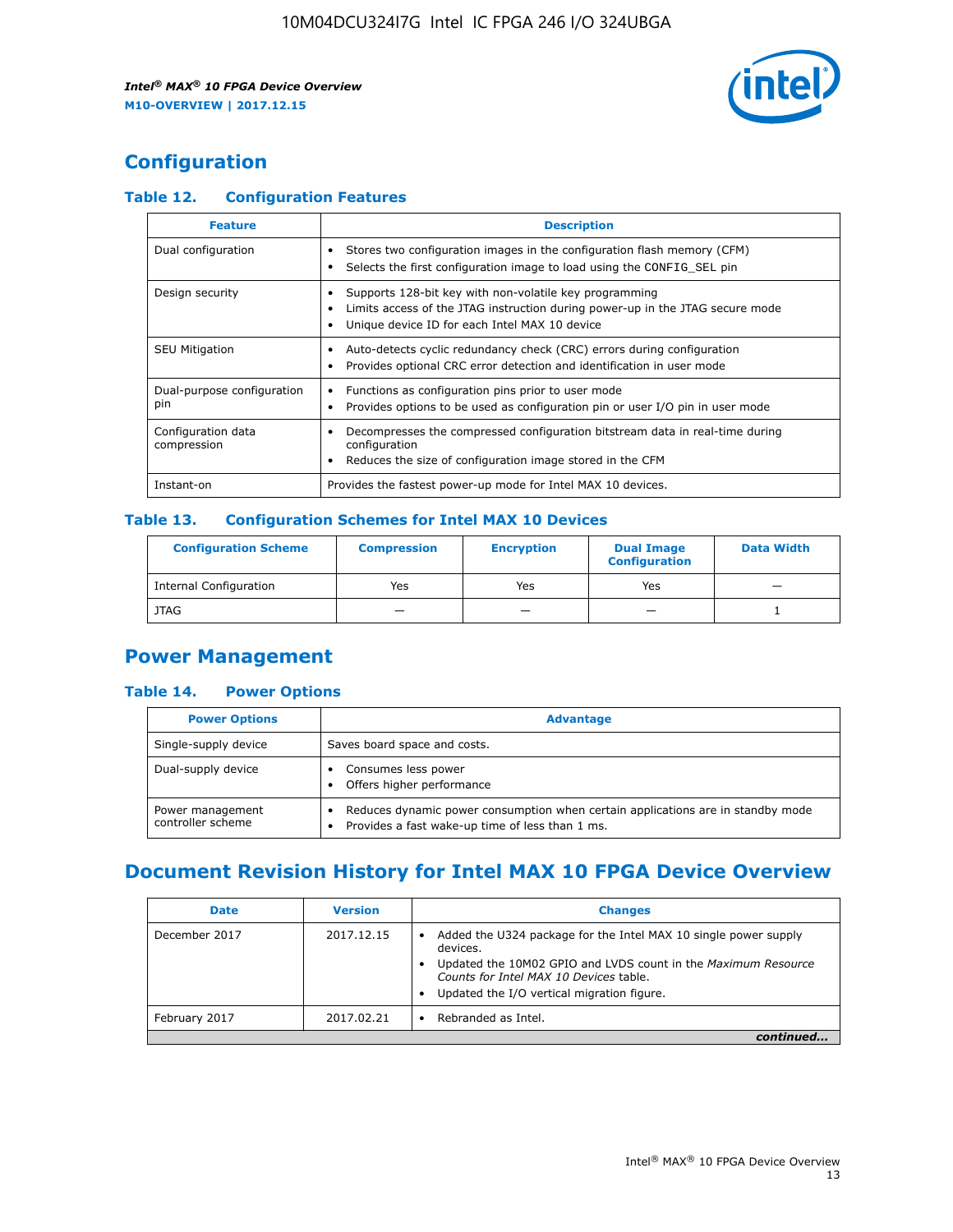

| <b>Date</b>    | <b>Version</b> | <b>Changes</b>                                                                                                                                                                                                                                                                                                                                                                                                                                                                                                                                                                                                                                                                                                                                                                                                                                                                                                                                                                                                                                                                                                  |
|----------------|----------------|-----------------------------------------------------------------------------------------------------------------------------------------------------------------------------------------------------------------------------------------------------------------------------------------------------------------------------------------------------------------------------------------------------------------------------------------------------------------------------------------------------------------------------------------------------------------------------------------------------------------------------------------------------------------------------------------------------------------------------------------------------------------------------------------------------------------------------------------------------------------------------------------------------------------------------------------------------------------------------------------------------------------------------------------------------------------------------------------------------------------|
| December 2016  | 2016.12.20     | • Updated EMIF information in the Summary of Features for Intel MAX 10<br>Devices table. EMIF is only supported in selected Intel MAX 10 device<br>density and package combinations, and for 600 Mbps performance, -6<br>device speed grade is required.<br>Updated the device ordering information to include P for leaded<br>package.                                                                                                                                                                                                                                                                                                                                                                                                                                                                                                                                                                                                                                                                                                                                                                         |
| May 2016       | 2016.05.02     | Removed all preliminary marks.<br>Update the ADC sampling rate description. The ADC feature monitors<br>single-ended external inputs with a cumulative sampling rate of 25<br>kilosamples per second to 1 MSPS in normal mode.                                                                                                                                                                                                                                                                                                                                                                                                                                                                                                                                                                                                                                                                                                                                                                                                                                                                                  |
| November 2015  | 2015.11.02     | Removed SF feature from the device ordering information figure.<br>$\bullet$<br>Changed instances of Quartus II to Intel Quartus Prime.<br>$\bullet$                                                                                                                                                                                                                                                                                                                                                                                                                                                                                                                                                                                                                                                                                                                                                                                                                                                                                                                                                            |
| May 2015       | 2015.05.04     | Added clearer descriptions for the feature options listed in the device<br>ordering information figure.<br>Updated the maximum dedicated LVDS transmitter count of 10M02<br>device from 10 to 9.<br>Removed the F672 package of the Intel MAX 10 10M25 device :<br>- Updated the devices I/O resources per package.<br>- Updated the I/O vertical migration support.<br>- Updated the ADC vertical migration support.<br>Updated the maximum resources for 10M25 device:<br>- Maximum GPIO from 380 to 360.<br>- Maximum dedicated LVDS transmitter from 26 to 24.<br>- Maximum emulated LVDS transmitter from 181 to 171.<br>- Maximum dedicated LVDS receiver from 181 to 171.<br>Added ADC information for the E144 package of the 10M04 device.<br>Updated the ADC vertical migration diagram to clarify that there are<br>single ADC devices with eight and 16 dual function pins.<br>Removed the note about contacting Altera for DDR3, DDR3L, DDR2,<br>and LPDDR2 external memory interface support. The Intel Quartus<br>Prime software supports these external memory interfaces from version<br>15.0. |
| December 2014  | 2014.12.15     | Changed terms:<br>- "dual image" to "dual configuration image"<br>- "dual-image configuration" to dual configuration"<br>Added memory initialization feature for Flash and Analog devices.<br>Added maximum data retention capacity of up to 20 years for UFM<br>feature.<br>Added maximum operating frequency of 7.25 MHz for serial interface<br>for UFM feature.                                                                                                                                                                                                                                                                                                                                                                                                                                                                                                                                                                                                                                                                                                                                             |
| September 2014 | 2014.09.22     | Initial release.                                                                                                                                                                                                                                                                                                                                                                                                                                                                                                                                                                                                                                                                                                                                                                                                                                                                                                                                                                                                                                                                                                |